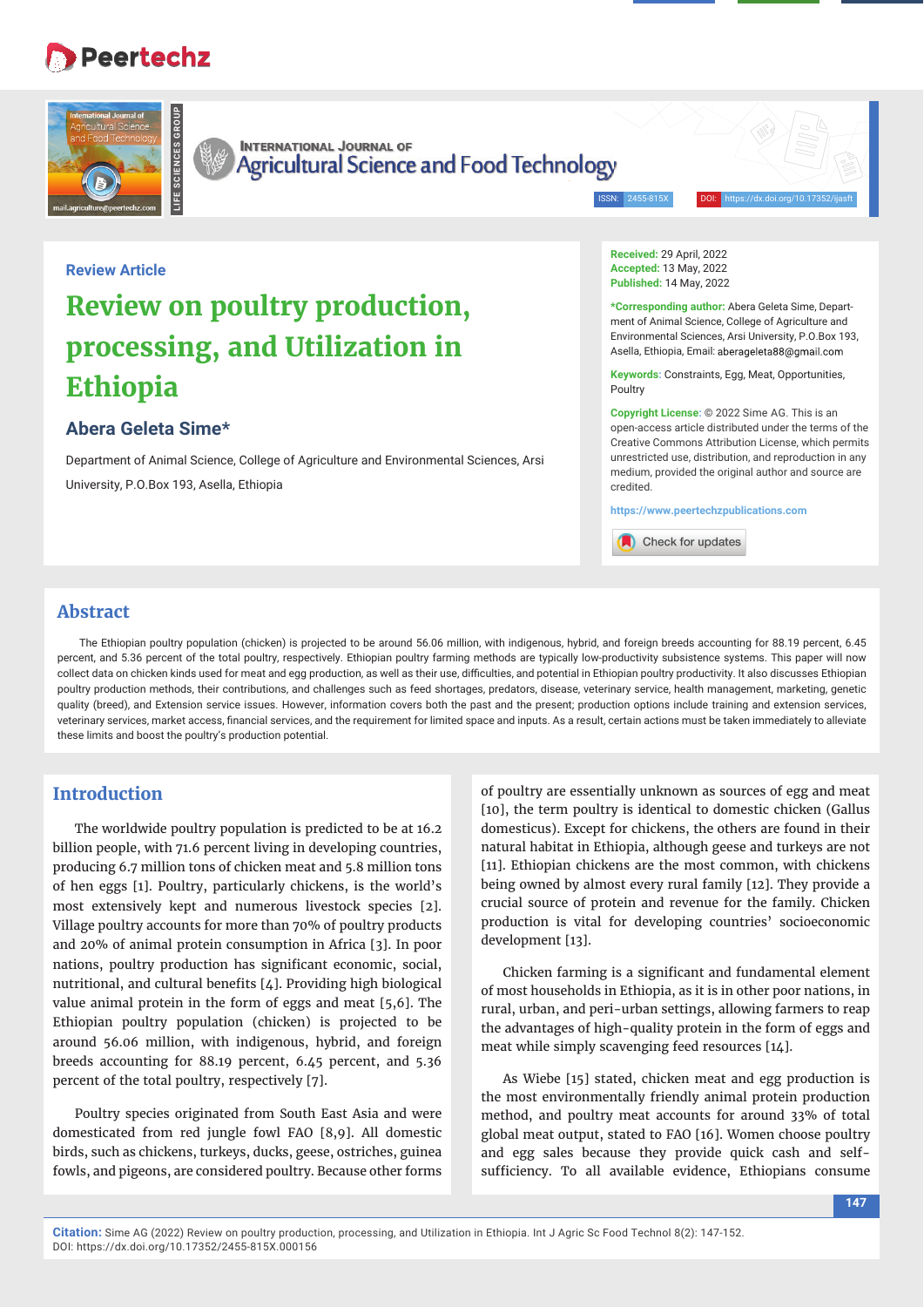one of the lowest levels of poultry and poultry products in the world: 57 eggs and 2.85 kg of chicken meat per year [17,10].

Nonetheless, in the face of Ethiopia's population growth, per capita consumption of egg and poultry meat has decreased by 0.12 and 0.14, respectively, USAID [18]. As stated by Pawe  $[19]$ , eating poultry and fish does not raise the risk of cancer, and FAO [20] indicated that chicken meat is healthier than other meats since it contains less total fat and more good monounsaturated fats. By 2020 GTP II (2015–2020), the Ethiopian Livestock Master Plan has set ambitious goals to raise chicken meat production by 247 percent and egg production by 828 percent. As a result, the purpose of this article is to provide an overview of the different varieties of chickens used for meat and egg production, as well as the opportunities and challenges of poultry production in Ethiopia.

#### **Ethiopian poultry production overview**

In Ethiopia, chicken is primarily a backyard operation with a few low-productivity scavenging birds. The eggs and meat produced in this way are insufficient to supply the increased demand for eggs and poultry meat in metropolitan areas. The price of eggs and meat has been steadily rising, indicating rising local demand [21]. Poultry farming offers considerable economic, social, and cultural benefits in developing nations, and it plays an important part in family nutrition. The average number of birds kept by rural households is five or six [22]. Based on various selected factors like breed, flock size, housing, feeding, health, technology, and bio-security, Ethiopia's poultry sector can be divided into three primary production systems FAO [23]. Large-scale commercial poultry production systems, small-scale commercial poultry production systems, and village or backyard poultry production systems are the three types of commercial poultry production systems [24]. Each can coexist indefinitely and contribute to the resolution of diverse target societies' socioeconomic challenges [12].

Poor input, low output, and the recurring destruction of a major proportion of the flock due to disease outbreaks characterize the backyard poultry production system [11]. Conferring to [25], in Ethiopia, price fluctuations in village hens and chicken products were primarily linked to customer purchasing power, fasting, and product availability. Agreeing to [26], the microeconomic level of poultry is extremely important in Ethiopia, particularly for women. Tadelle [11], the majority of the eggs produced in the same country were used for hatching, followed by sale and home consumption, while more birds were used for sale, replacement, and consumption. Women and children, in particular, benefit from raising poultry since it provides them with an income source, and they are thus the most economically sensitive to the crippling impacts of rural poverty [21].

#### **Backyard poultry production system**

Village poultry production in Ethiopia contributes 99.2 percent of national chicken meat production with an annual output of 72,300 metric tons of meat [17], making it an important part of the national economy in general and the rural economy in particular. The key management difficulty of backyard poultry production systems is feed content and supplementation, irrigation, sanitation, veterinary service, and housing [27]. Conferring to [28] and [29], village chicken is raised in northwest Ethiopia for a variety of uses, the first of which is the sale of village chicken for monetary earning (51 percent). Chickens are raised in free-range systems in most villages, with the majority of their diet coming from scavenging: insects, maggots, seeds, and plant materials, with very tiny amounts of grain crop and table waste supplements from the home. It covers 95-98 percent of the country's chicken production system and is not profitable due to its lack of market orientation. It has a tiny flock size (5-20 hens per home), and indigenous breed types rely on locally available feed as a supplement, as well as poor health care and other management techniques [30].

## **System of commercial poultry production on a small scale**

A medium amount of feed, water, and veterinary service inputs, as well as a minimum to poor bio-security, describe the small-scale intensive production system [31]. In Addis Ababa's urban and peri-urban districts, small flock numbers of 50 to 500 exotic varieties raised for commercial purposes are prevalent. On the other hand, [30] claims that each family has a flock of 50-200 enhanced breed chickens. The Bureau of Agriculture, Cooperatives, and the Bishoftu Agricultural Research Center, in collaboration with some small-scale modern chicken producers, provide breeding seeds and promote improved poultry and feeding technology [31].

### **Commercial poultry production system on a large scale**

The large-scale commercial production system is a very intensive production system including an average of greater than or equal to 10,000 birds kept indoors under medium to high bio-security standards. Fertile eggs, table eggs, day-old chicks, broiler meat, and adult breeding stocks are provided by large-scale commercial poultry to small-scale modern poultry farms. It is distinguished by a higher degree of productivity, as chicken production is fully market-driven to meet the strong demand for chicken in major cities, and it employs a diverse workforce ranging from chicken attendants to truck drivers to professional managers [30]. Alema poultry farms are the country's second-largest commercial chicken farms, producing over half a million broilers each year for the Addis Ababa market. The farm's parent stock of broilers, feed processing factories, hatchery, slaughterhouses, cold storage, and transportation facilities are all owned by the farm [24]. In the country, there are roughly 35 large-scale commercial chicken farms with a capacity of 1,000 to 10,000 birds. Many of them are purposely situated in a 100-kilometer corridor south of Addis Ababa to have easier access to feed, veterinary services, other inputs, and market outlets in Addis Ababa [32] [Table 1].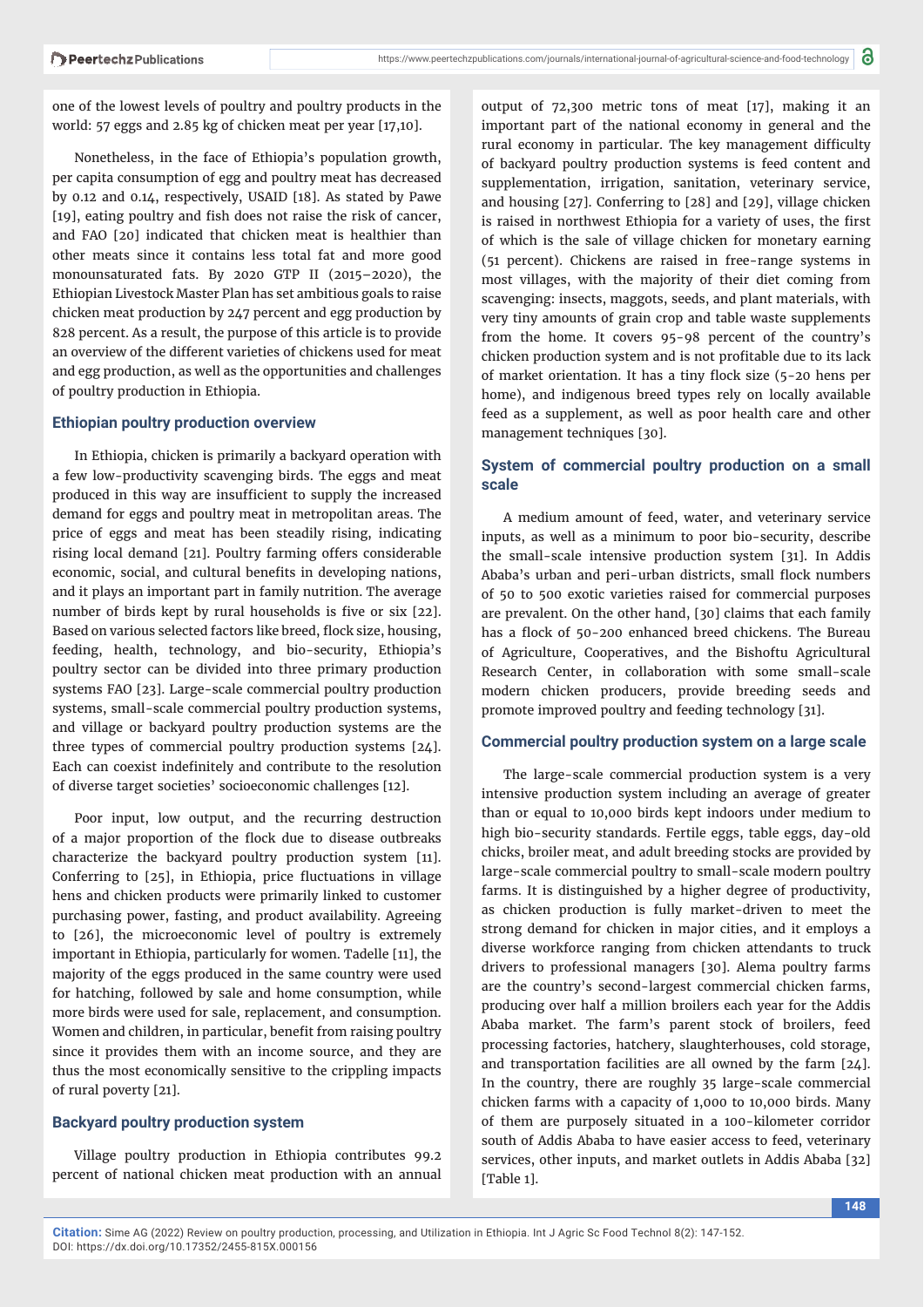**Table 1:** Commercial Poultry Meat Suppliers (2005/06) Share of Supplier Quantity (Tons) ( percent ).

| <b>Supplier</b>                                       | <b>Quantity(Tons)</b> | Share (%) |  |
|-------------------------------------------------------|-----------------------|-----------|--|
| <b>ELFORA</b>                                         | 368.6                 | 52.0      |  |
| Almaz Poultry Farm                                    | 168.5                 | 23.8      |  |
| Alema Poultry Farm                                    | 156.0                 | 22.0      |  |
| <b>Tsedey Poultry Farm</b>                            | 15.6                  | 2.2       |  |
| Total                                                 | 708.7                 | 100       |  |
| Source: ELFORA's annual performance review (2005/06). |                       |           |  |

#### **Poultry production's role in Ethiopia**

Poultry plays a significant socioeconomic importance in terms of food security, supplementary financial flow, and religious/cultural reasons. Rural chicken generates 98.5 percent and 99.2 percent of national egg and chicken meat output, respectively [33,34], and is a substantial part of the national economy in general and the rural economy in particular. Village chicken-raising [35] is the practice of maintaining chickens in rural households employing family effort. Due to its low cost of production, village chicken has a considerable impact on the national economies of developing nations, as well as its role in improving the nutritional status, income, food security, and livelihood of many smallholders [36-39]. Poultry remains an important part of farming systems and household economies in rural communities, while large and small-scale commercial poultry industries in cities and towns play a critical role in providing safe, high-quality products for urban consumers [40]. Poultry production is used to provide employment and income-generating opportunities and is a priority animal for holy days and religious sacrifices,  $[27,41,42]$ .

### **Ethiopian chicken breeds used for meat and egg production**

In Ethiopia, both types of chicken egg-laying and meatproducing varieties are known as dual-purpose breeds [43,44]. The eggs of the parent stock are usually imported from other nations. The generations are then utilized to produce eggs, while the parent stock is employed in the hatchery. Previously, multiple layer breeds were imported to Ethiopia, but now just three (Bovans Brown, Issa Brown, and White Leghorn) are used for egg production, and White Leghorn are given comparatively little meat at the end of the laying season [44,45]. Babcock is a chicken breed that is currently being brought into Ethiopia for fattening or meat production [44,46].

#### **Ethiopian poultry production utilization**

The global production and consumption of poultry have increased [47]. Poultry meat accounts for roughly 33% of worldwide meat consumption (87 percent chicken and 6.7 percent Turkey) [48]. Similarly, customer demand for chicken meat has been continuously increasing over the previous decade  $[49]$ . Conferring to the FAO  $[48]$ , poultry meat and eggs benefit the human population by providing meals with high-quality protein and low-fat levels with optimal fatty acid profiles. Indigenous chickens kept under village management contribute approximately 95.86 percent of total national poultry products

(eggs and meat), whereas an intensively kept alien breed of chicken contributes 1.35 percent and hybrids contribute 2.79 percent [50]. There are unique trends in Ethiopian per capita meat consumption and its response to income change between urban and rural families.

Agreeing to all available evidence, Ethiopians consume one of the lowest levels of poultry and poultry products in the world: 57 eggs and 2.85 kg of chicken meat per year [10,17]. Local chickens comprise approximately 99.2 percent of overall chicken meat production in Ethiopia, with an average yearly

**Table 2:** Ethiopia's estimated poultry meat and egg consumption kg/per capita in 2010.

|                      | Rural              | Urban            | <b>National</b> |
|----------------------|--------------------|------------------|-----------------|
| Poultry meat(kg)     | 0.08               | 0.16             | 0.12            |
| Eggs(kg)             | ۰                  |                  | 0.14            |
| Population growth(%) | $2.5(85$ in urban) | $5(16$ in urban) | 3               |
| Source: [66]         |                    |                  |                 |

ource. [66]

**Table 3:** Per 100g of the edible part, the nutritional value of poultry meat.

|                | <b>Whole</b> | <b>Breast</b> | <b>Vitamins</b>      | Whole                        | <b>Breast</b>            |
|----------------|--------------|---------------|----------------------|------------------------------|--------------------------|
| Water(g)       | 70.3         | 75.4          | VitaminB1(mg)        | 0.1                          | 0.1                      |
| Energy(kcal)   | 167          | 112           | VitaminB2(mg)        | 0.15                         | 0.15                     |
| Protein(g)     | 20.0         | 21.8          | Niacin eq.(mg)       | 10.4                         | 14                       |
| Total $fat(g)$ | 9.7          | 2.8           | VitaminB4(mg)        | 0.3                          | 0.42                     |
| SFA(g)         | 2.6          | 0.76          | $Biotin(\mu q)$      | 2.0                          | 2.0                      |
| MUFA(g)        | 4.4          | 1.3           | Folic $acid(µq)$     | 10                           | 12                       |
| PUFA(g)        | 1.8          | 0.52          | VitaminB12(µg)       | 0.4                          | 0.4                      |
| PUFA/SFA       | 0.69         | 0.69          | Vitamin C(mg)        | $\qquad \qquad \blacksquare$ | $\overline{\phantom{m}}$ |
| Cholesterol(q) | 110          | 69            | Vitamin Retional(µq) | 9                            | 16                       |
| Minerals       |              |               | Vitamin $D(\mu q)$   | 0.2                          | 0.2                      |
| Calcium(mg)    | 13           | 14            | Vitamin E(mg)        | 0.2                          | 0.29                     |
| Iron(mg)       | 1.1          | 1.0           | Vitamin K (µg)       | $\overline{a}$               |                          |
| Iodine(µq)     | 0.4          | 0.4           |                      |                              |                          |
| Magnesium(mg)  | 22           | 23            |                      |                              |                          |
| Zink(mg)       | 1            | 0.7           |                      |                              |                          |
| Selenium(µg)   | 6            | 7             |                      |                              |                          |
| Sodium(mg)     | 64           | 81            |                      |                              |                          |
| Potassium (mg) | 248          | 320           |                      |                              |                          |
| Phosphorus(mg) | 147          | 173           |                      |                              |                          |

*Note: MUFA = Mono Unsaturated Fatty Acid, PUFA = Poly Unsaturated Fatty Acid, SFA=Saturated fatty acid Source*: [59].

output of 72,300 metric tons [11,51]. The production of both egg and chicken meat has been linked to closing the gap in animal protein supplies for human consumption [52] [Tables 2,3].

**Poultry production in Ethiopia: Opportunities and challenges**

**[Tables 4,5]**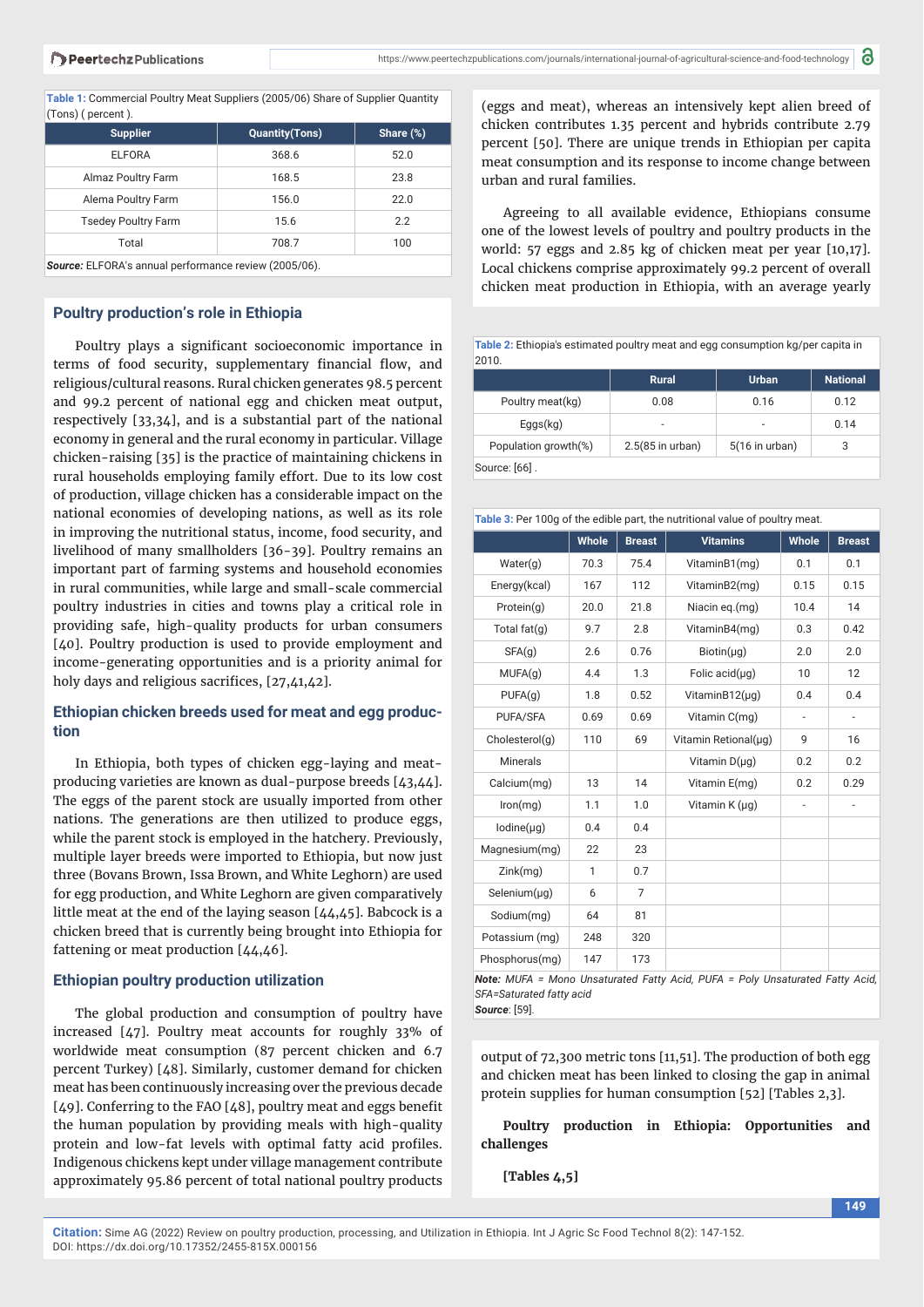**Table 4:** Ethiopian poultry production opportunities.

| <b>Opportunities</b>                                                                                                                                                           | <b>Reference</b> |
|--------------------------------------------------------------------------------------------------------------------------------------------------------------------------------|------------------|
| Training and extension service                                                                                                                                                 | [53, 54]         |
| Veterinary service                                                                                                                                                             | $[53 - 55]$      |
| Market access                                                                                                                                                                  | [53, 54, 56]     |
| Credit service                                                                                                                                                                 | [53, 56]         |
| Feed access                                                                                                                                                                    | [53, 54]         |
| Needs a minimal amount of space and inputs, a little amount of<br>cash to get started, a short payback period, high demand, and a<br>good source of human nutrition and income | [57, 58]         |

#### **Table 5:** Common challenges of poultry production in Ethiopia.

| Major-challenges         | <b>Reference</b>              |
|--------------------------|-------------------------------|
| Feed                     | $[54, 59 - 61]$               |
| Predators                | [33,34,53,56,59,62,63.67]     |
| Disease                  | $[33,59-62,66,68-72]$         |
| Veterinary service       | $[64-67]$                     |
| Marketing                | $[35, 56, 59, 64, 67, 73-75]$ |
| Genetic quality (Breed)  | [33,59,62,65,76]              |
| <b>Extension service</b> | $[77-79]$                     |

## **Conclusion**

Ethiopian chickens are the most common, with chickens being owned by practically every rural family and providing a major source of protein and revenue. Chicken meat is healthier than other meats because it contains less overall fat and more beneficial monounsaturated fats. Ethiopia has one of the lowest per capita poultry and poultry product consumption rates in the world, with 57 eggs and 2.85 kg of chicken meat consumed each year. The Ethiopian Livestock Master Plan has set big goals for chicken meat production to increase by 247 percent and egg production to expand by 828 percent by 2020. Poultry plays a crucial socio-economic function in terms of food security, supplementary financial income, and religious/ cultural reasons. The production of egg and chicken meat has unquestionably been linked to closing the gap in animal protein supplies for human use. Feed shortages, predators, disease, veterinary care, health management, marketing, genetic quality (breed), and Extension service concerns can all hinder poultry production in Ethiopia.

### **Reference**

- 1. Guèye EF, Gender aspects in family poultry management systems in developing countries. World's poultry science journal, (2005); 61(1), 39-46.
- 2. Moreki JC, Dikeme R and Poroga B, The role of village poultry in food security and HIV/AIDS mitigation in Chobe District of Botswana. Livestock Research for Rural Development, (2010); 22(3), 1-7.
- 3. Kitalyi AJ, Village chicken production systems in rural Africa: Household food security and gender issues (No. 142). Food and Agricultural Organization of the United Nations, Rome, Italy, (1998).
- 4. Tadesse D, Singh H, Esatu AMW and Dessie T, Study on productive performances and egg quality traits of exotic chickens under the village production system in East Shewa, Ethiopia. African Journal of Agricultural Research, (2013); 8(13), 1123-1128.
- 5. Ahmad F, Ahsan-ul-haq AM, Hussain J and Siddiqui MZ, Production performance of White Leghorn hens under different lighting regimes. Pak. Vet. J, (2010); 30, 21-24
- 6. Moula N, Diaw MT, Salhi A, Farnir F, Antoine-Moussiaux N and Leroy P, Egg production performance of local Kabyle hen and its crossbreds with ISA-Brown strain in semi-intensive conditions. International Journal of Poultry Science, (2013); 12(3), 148-152.
- 7. CSA (Central Statistical Agency), The Federal Democratic Republic of Ethiopia, Agricultural sample survey, Volume II, Report on livestock and livestock characteristics (private peasant holdings). Statistical bulletin, 587, April 2018, Addis Ababa, Ethiopia.
- 8. FAO (Food and Agriculture Organization of the United Nations). Small-Scale Poultry Production: Animal Production and Health technical Livestock sector brief: Ethiopia. No. 1, FAO Rome Italy (2004).
- 9. CSA (Central Statistical Agency) (2011).Agricultural sample survey 2010/112: statistical bulletin 505. Report on livestock and livestock characteristics (prevent peasant holdings), Addis Ababa, February 2011.
- 10. Yami A, Poultry production in Ethiopia. World's Poultry Science Journal, (1995); 51(2), 197-201.
- 11. Tadelle D, Alemu Y and Peters K, Village chicken production systems in Ethiopia: Use patterns and performance valuation and chicken products and socio-economic functions of chicken (2003).
- 12. Dessie T, Tadesse M, Yami A and Peters KJ. Village chicken production systems in Ethiopia: 1. Flock characteristics and performance (2003).
- 13. Alders RG, Poultry for profit and pleasure (No. 3). FAO (Food and Agriculture Organization) (2004).
- 14. Habte T, Amare A, Bettridge J, Collins M, Christley R and Wigley P, Guide to chicken health and management in Ethiopia. ILRI Manual, (2017); 25, 1-25.
- 15. Wiebe VDS, Intensive Poultry Production. World Poultry. Farming futures Climate change series: fact sheet-9. Focus on poultry (2007); 23:12.
- 16. FAO (Food and Agriculture Organization of the United Nations), Poultry meat and Eggs. Agribusiness handbook. Director of Investment Centre Division. FAO. Rome. Italy. (2010).
- 17. ILCA (International Livestock Center For Africa) (1-35) Annual report program ILCA. 98Pp. Addis Ababa, Ethiopia (1993).
- 18. USAID, Partnership for Safe Poultry in Keny (Pspk) Program Value Chain: Analysis of Poultry in Ethiopia (2006).
- 19. Paweł PM, Nutritional potential for improving meat quality in poultry. Animal Science Papers and Reports, Presented at the Conf. held at the ANIMBIOGEN" Centre Excellence Genom. Biotech. (2005); 23(4):303- 315.Promising economy future–a review.
- 20. FAO (Food and Agriculture Organization of the United Nations), Poultry meat and Eggs. Agribusiness handbook. Director of Investment Centre Division. FAO. Rome. Italy. (2010).
- 21. Kumsa T, Yigezu Z, Ayana I and Tafesse M, Livestock resource potentials constraints and opportunities for intervention by the private sector (2008).
- 22. Bushra B, Status of indigenous chicken production and poultry production in Ethiopia. International Journal of Poultry Science, (2012); 6,128-136.
- 23. 32. FAO (Food and Agriculture Organization of the United Nations), Global Plan of Action for Animal Genetic Resources and the Interlaken Declaration. Rome. (2007).
- 24. Bush J, The Threat of Avian Flu Predicted Impacts on Rural Livelihoods in Southern Nation, Nationalities and Peoples Region (SNNPR), Ethiopia. The Food Economy Group, May 2006.

**Citation:** Sime AG (2022) Review on poultry production, processing, and Utilization in Ethiopia. Int J Agric Sc Food Technol 8(2): 147-152. DOI: https://dx.doi.org/10.17352/2455-815X.000156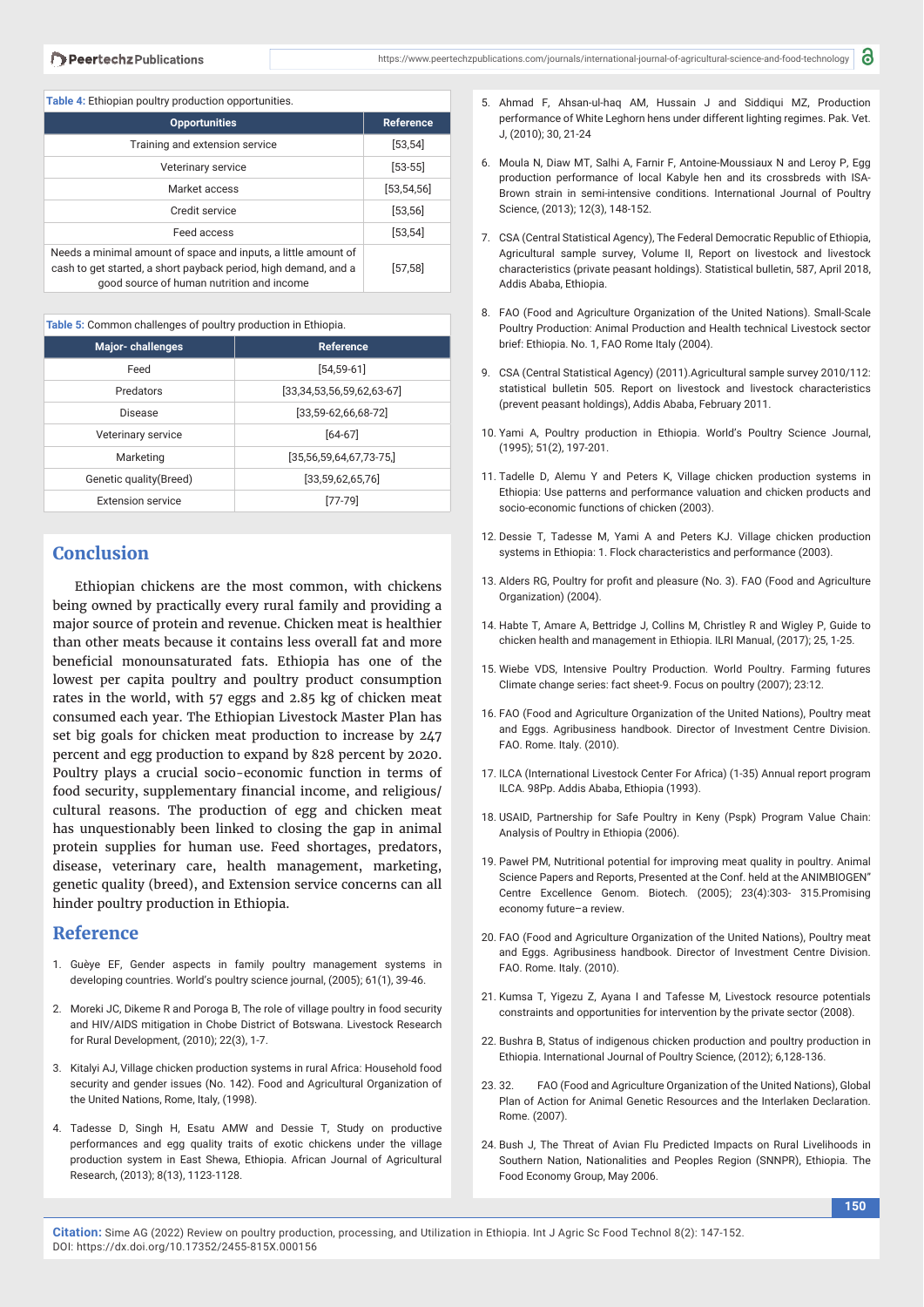- 25. Mengesha M, Tamir B and Tadelle D, Socio-economical contribution and labor allocation of village chicken production of Jamma district, South Wollo, Ethiopia. Livestock Research for Rural Development, 20(10), 2008.
- 26. Dawit A, Tamirat D, Setotaw F and Serge Nz DR Overview and Background Paper on Ethiopia's Poultry Sector: Relevance for HPAI Research in Ethiopia. A Collaborative Research Project. Africa. Africa/Indonesia Team Working Paper, (2009); 1, 60.
- 27. Gueye EF, Poverty alleviation, food security, and the well-being of the human population through family poultry in low-income food-deficit countries (2003).
- 28. Halima H, Neser FW, Van Marle-Koster E, De Kock A. Village-based indigenous chicken production system in north-west Ethiopia. Trop Anim Health Prod. 2007 Apr;39(3):189-97. doi: 10.1007/s11250-007-9004-6. PMID: 17691543.
- 29. Moges F, Mellesse A and Dessie T, Assessment of village chicken production system and evaluation of the productive and reproductive performance of local chicken ecotype in Bure district, North West Ethiopia. African Journal of Agricultural Research, (2010); 5(13), 1739-1748.
- 30. Afras A, Review of Chicken Production in Ethiopia with emphasis on Meat Production, Munich, GRIN Verlag. (2018).
- 31. Nzietchueng S, Characterization of poultry production systems and potential pathways for the introduction of highly pathogenic avian influenza in Ethiopia. Draft Report. International Livestock Research Institute (2008).
- 32. FAS (Foreign Agricultural Service) Ethiopia's Demand for Chicken Meat is Expected to Grow. Gain report number ET1712.June 6/7/2017, Addis Ababa, Ethiopia.
- 33. 69. Tadelle D, Studies on village poultry production systems in the central highlands of Ethiopia. MSc thesis. Swedish University of Agricultural Sciences, 1996.
- 34. Aberra M, Comparative studies on performance and physiological responses of Ethiopian indigenous ('Angete-melata') chicken and their F1 crosses to long-term heat stress. Berlin (2000).
- 35. Asgedom AH, Village poultry in Ethiopia: socio-technical analysis and learning with farmers (2007).
- 36. FAO (Food and Agriculture Organization of the United Nations), Guidelines for the inclusion of improved household poultry production. Diversification component of the special program for food security. FAO, Rome, Italy. (1997).
- 37. Gondwe TNP, Characterization of local chicken in low input-low output production systems: Is there scope for appropriate production and breeding strategies in Malawi? Cuvillier Verlag (2004).
- 38. Abdelqader A, Wollny CB, Gauly M. Characterization of local chicken production systems and their potential under different levels of management practice in Jordan. Trop Anim Health Prod. 2007 Apr;39(3):155-64. doi: 10.1007/s11250- 007-9000-x. PMID: 17691540.
- 39. Abubakar MB, Ambali AG and Tamjdo T, Rural chicken production: Effects of gender on ownership, and management responsibilities in some parts of Nigeria and Cameroon. International Journal of Poultry Science, (2007); 6(6), 413-416
- 40. Aila FO, Oima D, Ochieng I and Odera O, Biosecurity Factors Informing Consumer Preferences for Indigenous Chicken: A Literature Review. Business and Management Review (2012); Vol. 1(12) pp. 60-71. ISSN: 2047 –0398
- 41. Sonaiya EB, Family poultry and food security: research requirements in science, technology, and socioeconomics. In Proceedings XXI World's Poultry Congress, Montreal, Canada (2000, August).
- 42. Dessie T, Ogle B. Village poultry production systems in the central highlands of Ethiopia. Trop Anim Health Prod. 2001 Dec;33(6):521-37. doi: 10.1023/a:1012740832558. PMID: 11770206..
- 43. Eekeren NV, Maas A, Saatkamp HW and Verschuur M Small-scale chicken production. Agromisa/CTA (2006).
- 44. 46. Fulas H, Yohannis H, Yobsan T, Abirham K, Review on Challenges and Opportunities of Poultry Breeds. Dairy and Vet Sci J; (2018); 7(2): 555706. DOI: 10.19080/JDVS.2018.07.555706.
- 45. Haftu K, Exotic chicken status, production performance, and constraints in Ethiopia: a review. Asian Journal of Poultry Science, (2016); 10(1), 30-39.
- 46. McKay J, The genetics of modern commercial poultry. Proceedings of the 23rd World's Poultry Congress, Brisbane, Australia (2008).
- 47. Philip TK, Livestock production: recent trends, prospects (2011). Online ISSN: 1471-2970.
- 48. FAO (Food and Agriculture Organization of the United Nations), Poultry meat and Eggs. Agribusiness handbook. Director of Investment Centre Division. FAO. Rome. Italy. (2010).
- 49. Costa ND, Climate change: implications for water utilization in animal agriculture and poultry, in particular. In Proceedings of the 20th Australian Poultry Science Symposium, 2009, Sydney, New South Wales, Australia, 9-11th February 2009 (pp. 1-8). Poultry Research Foundation.
- 50. 18. CSA [Central Statistical Agency- Ethiopia [2007E.C.]).Agricultural sample survey: Livestock and livestock characteristics volume II, 2015.
- 51. Hailemariam T, Dadi L, Yami A and Dana N, Adopting poultry breeds in the highlands of Ethiopia. Addis Ababa, Ethiopia: Ethiopian Institute of Agricultural Research (2006).
- 52. Leta S and Endalew B, Survey on village-based chicken production and utilization system in mid-Rift Valley of Oromia, Ethiopia. Global Veterinaria, (2010); 5(4), 198-203.
- 53. Feleke A, Teka T and Abeba D, Challenges and opportunities of village poultry production in Arbegona Woreda, Sidama Zone, Southern Ethiopia. Developing Country Studies, (2015); 5(11), 71-78.
- 54. Kejela Y, Banerjee S, Taye M and Beyan M, Urban poultry production systems and constraints of local and exotic chickens reared in Yirgalem and Hawassa Towns, Ethiopia. International Journal of Livestock Production, (2019); 10(2), 62-69.
- 55. Nebiyu YA, Assessment of urban poultry production practices in Addis Ababa with emphasis on egg production, product marketing, feed quality, and waste management. Ph.D. Diss., Department of Animal Production Studies, College of Veterinary Medicine and Agriculture, Addis Ababa University (2016).
- 56. Yitbarek MB and Atalel W, Constraints and opportunities of village chicken production in debs an tikara kebele at Gonder zuria woreda, North Gonder, Ethiopia. Int. J. Sci. Res, (2013); 3(9), 1-8.
- 57. Dessie T, Challenges and opportunities for improved tropical poultry productivity and resilience. Centre for Tropical Livestock Genetics and Health (CTLGH) Annual Meeting, Edinburgh, 26-29 September 2017.
- 58. Goitom G, Bezabih E and Berhanu G, Mapping poultry value chain functions in Adwa Wereda, the central zone of Tigray, Ethiopia. Industrial Engineering Letters, (2017); 7(8).
- 59. Dinka H, Chala R, Dawo F, Bekana E and Leta S Major constraints and health management of village poultry production in Rift Valley of Oromia, Ethiopia. Am Eurasian J Agric Environ Sci, (2010); 9, 529-33.
- 60. Mamo W, Melaku M and Tamir B, Characterization of the urban poultry production system in Northern Gondar, Amhara regional state, Ethiopia. Agriculture and biology journal of North America, (2013); 4(3), 192-198.
- 61. Getiso A, Bekele B, Zeleke B, Gebriel D, Tadesse A, Abreham E and Jemal H, Production performance of Sasso (distributed by the-chicken private poultry farms) and Bovans brown chickens breed under the village production